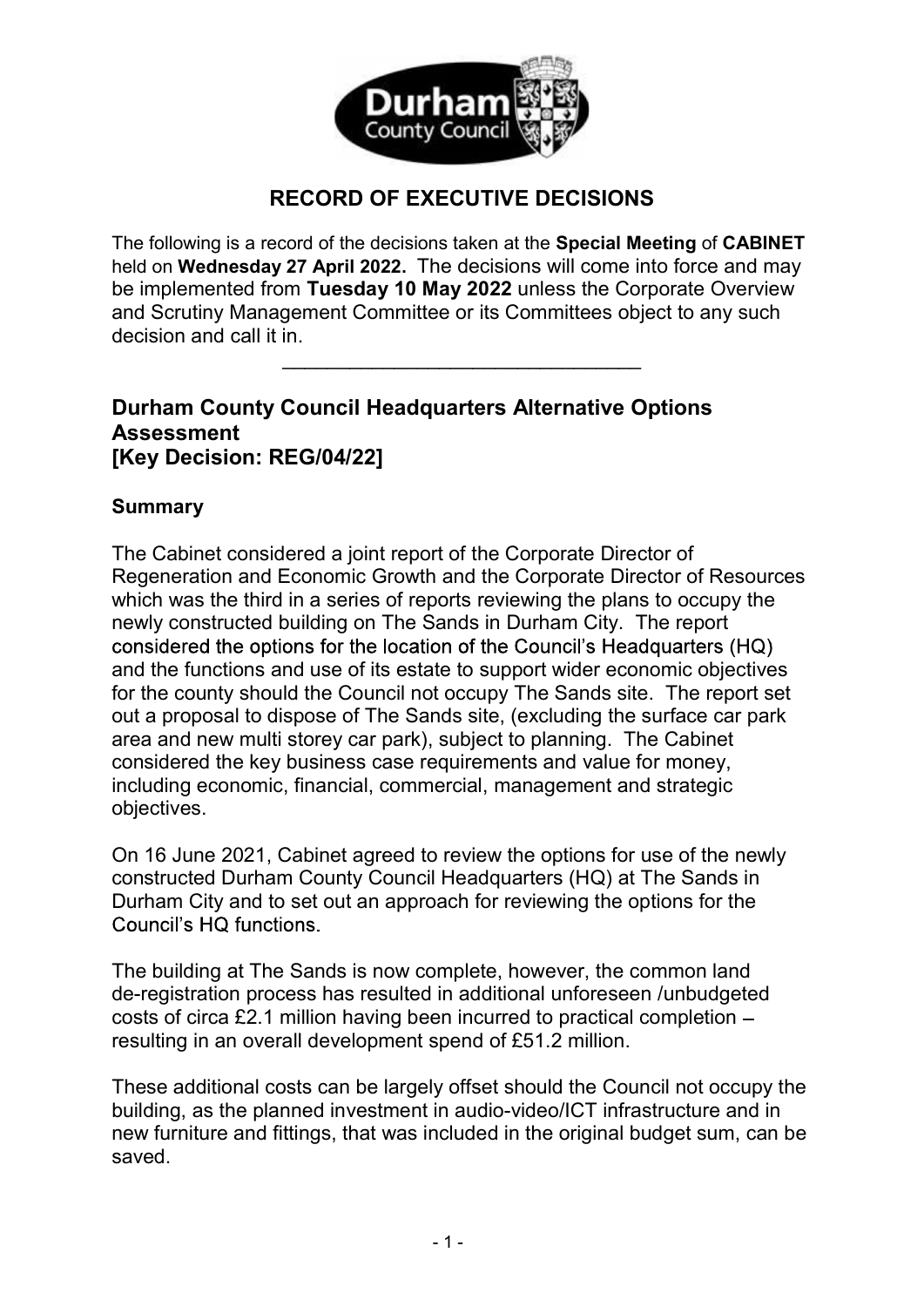This would reduce the overall additional spend incurred to a forecast £0.6 million, which can be financed from capital contingencies, and would require a revised development budget of £49.7 million.

On 29 September 2021, Cabinet agreed to a number of recommendations with regard to the future of the Council's estates strategy and Council HQ functions. It was agreed that further work would be undertaken on alternative options for office accommodation and committee space for the Council. The protection of the strategic employment development site at Aykley Heads and future demolition of the existing County Hall building was also agreed. The need to meet public interest and value for money considerations underpinned the September 2021 report and these considerations need to inform any change to the original plans for the Council to occupy The Sands building.

Cabinet agreed that the viable alternative to the Council occupying the new HQ building on The Sands would be for the disposal of that building or letting of it to a single third-party occupier within a reasonable timescale and to conclude the position by Summer 2022. The September 2021 report identified the difficulties in securing interest in a building of this size, noting that another single occupier would likely be the only viable alternative. Cabinet noted the high-level risks and issues that needed to be considered prior to any final decision not to occupy the building on The Sands and to dispose of it.

The September 2021 report also advised of an interest from a third party in acquiring the building. It was agreed that negotiations with the third party would progress on a subject to contract basis, while at the same time a business case for an alternative accommodation strategy would be prepared. The interest from a specific third party was referenced in the report, but not formally identified at that time due to commercial confidentiality.

The interested third party, Durham University, seeks to acquire the building to enable the development of the University business school. The use of the building, readiness of the University and the heads of terms agreed for the purchase price are the key factors in the justification for the disposal to a 'special purchaser' in this case.

Durham University Business School (DUBS) and its strong global reputation would provide an important economic asset to the overall development. The University also has a key role in enabling and supporting an inclusive economy. The University has presented clear evidence of a readiness to move forward with the business school, subject to planning.

Common with all scenarios considered in the September 2021 Cabinet report was the need to limit the timescales to implementation. It was agreed that any negotiation with the third party must be concluded no later than three months following approval of any viable alternative office accommodation strategy, which was anticipated to be Summer 2022.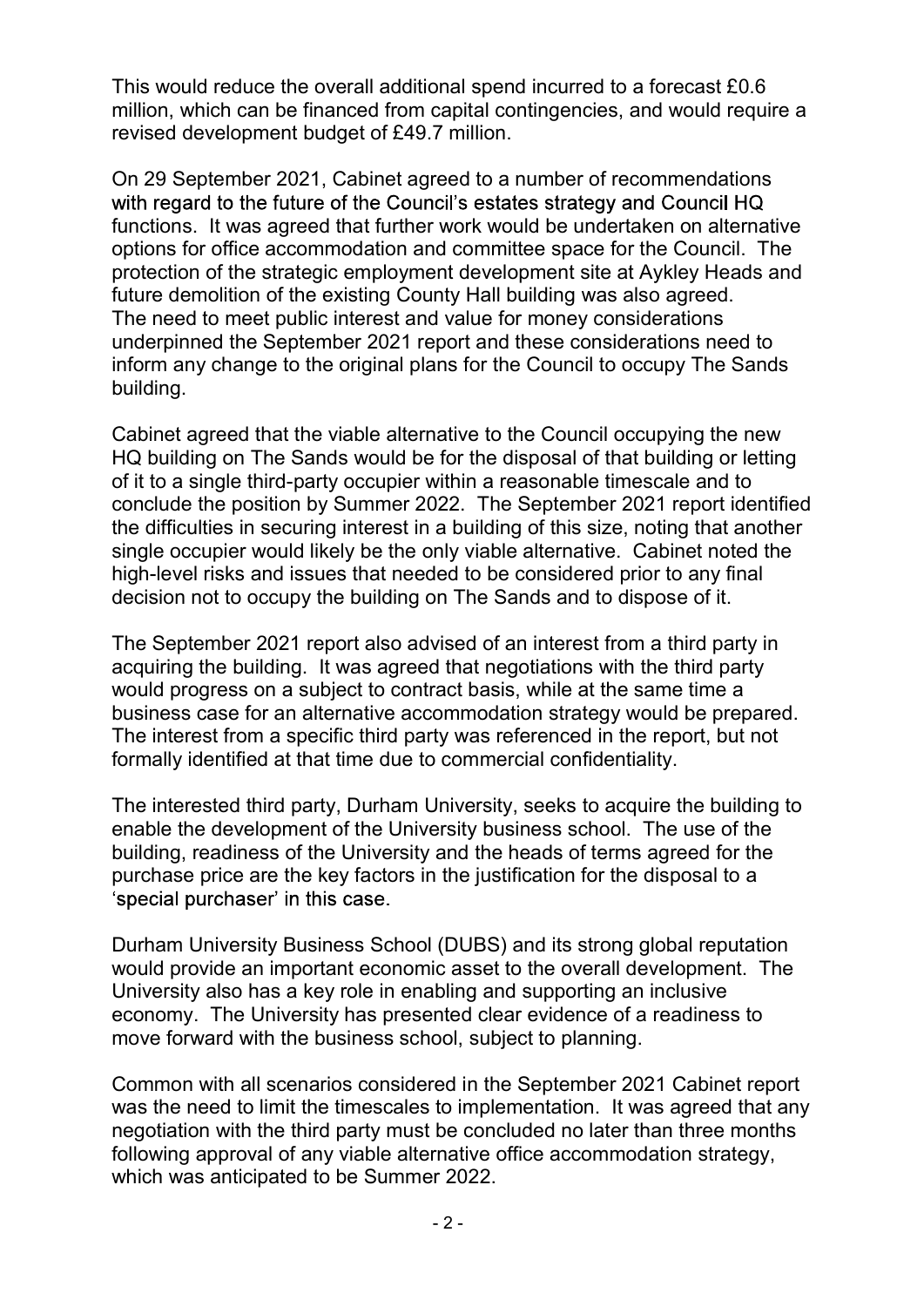It was agreed that should it not be possible to reach a satisfactory outcome from negotiations with the interested third party within the timeframes set out in the Cabinet report, or if a viable alternative office accommodation strategy was not found, then the Council would occupy the building on The Sands as its new HQ.

The proposed disposal to the University is subject to planning approval of a change of use for the existing site to support the use as a business school (use for education purposes). A planning application led by the University is expected to be considered by the County Planning Committee in July 2022. The report provided Cabinet with the outcome of the negotiations with the University and the business case for disposal, including the broader economic outcomes and the alternative Council office accommodation strategy that could be implemented. The report addressed the public interest and value for money considerations that need to inform any change in the original plans for the Council to occupy the building on The Sands.

Underpinning the recommendations set out in the report were a range of issues, not only the importance and opportunity to ensure a high performing and consistent approach for publicly accessible, workforce accommodation and space, but also the opportunities to achieve strong economic objectives releasing wider development for the county, a strong commercial outcome for public money and an alternative accommodation pla needs.

A number of key areas were considered as part of the business case:

- (a) demonstrating a strong financial position from progressing the alternative options;
- (b) a clear economic case that meets the Council's aspirations for levelling up and an inclusive economy;
- (c) the connectivity of the development of the Council's estate with broader regeneration master plans for the county including the Aykley Heads strategic employment site development;
- (d) the need to ensure that climate change is considered in the proposals; and
- (e) ensuring that the development of the estate can reflect the needs of the Council to deliver effective services and workforce wellbeing.

Technical reviews to assess the key aspects of the strategic, economic, financial, commercial and the management case for the proposals were undertaken. This included understanding the costs and comparison of the benefits of the alternative estates strategy that is proposed, against the original business case for occupying the building on The Sands. Additional work will be required on the detailed development and assurance of the project as it is implemented.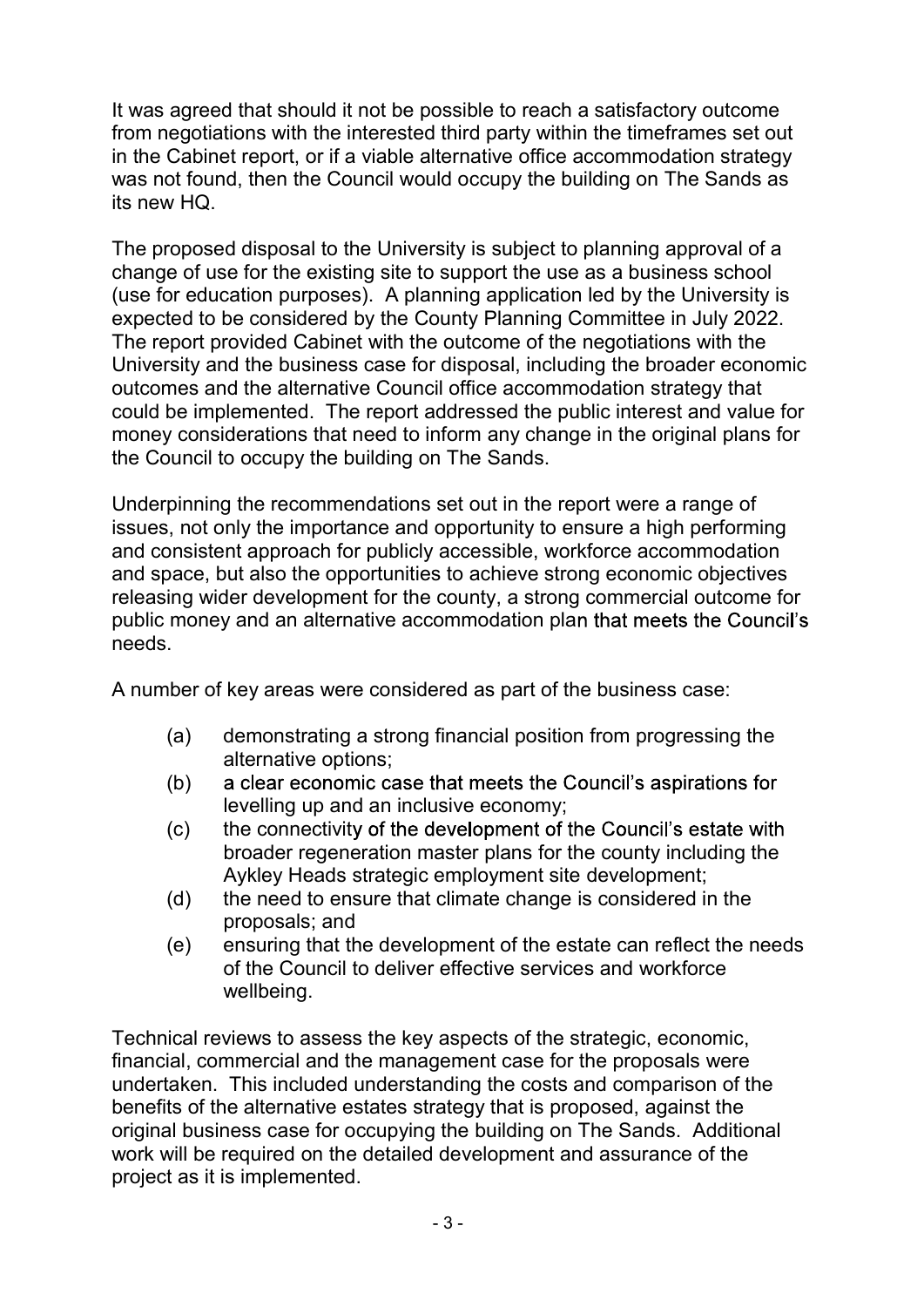In reviewing the preferred option for the alternative estates strategy, the following options and building scenarios were considered:

Aykley Heads, Plot C, offers potential to provide a flexible space in a building that will be available within a relatively short timescale. Consideration would need to be given to the grant funding provided by the LEP to part finance the construction.

Conclusion: To be further considered as part of an alternative accommodation strategy.

Aykley Heads, Plot D Development Site offers the potential to provide flexible dual use civic space for the Council and, importantly, conferencing accommodation and facilities for the broader Aykley Heads development, along with office accommodation. The overall size of accommodation can be adjusted to reflect need.

Conclusion: To be further considered as part of an alternative accommodation strategy.

Durham Salvus House is currently occupied by Business Durham and a number of small businesses. If this building were to be used to accommodate additional Council staff, businesses would need to be relocated.

Conclusion : Due to impact and disruption for businesses already located in this site, this option is not considered appropriate for further consideration.

Spennymoor Education Development Centre is extensively used by schools and a significant refurbishment and/or extension is not considered to represent the best option for the accommodation requirements set out in this report given the impact on existing users and wider implications on timescales for the development of the wider Aykley Heads site.

Conclusion: Not considered appropriate for further consideration.

Meadowfield Annand House provides limited scope for additional office accommodation of the scale required.

Conclusion: Not considered appropriate for further consideration.

Durham Priory House is currently leased out by the Council. Any Council occupation would require the current lease to be terminated with a resulting risk of the occupant relocating outside of the County Durham area.

Conclusion: Not considered appropriate for further consideration.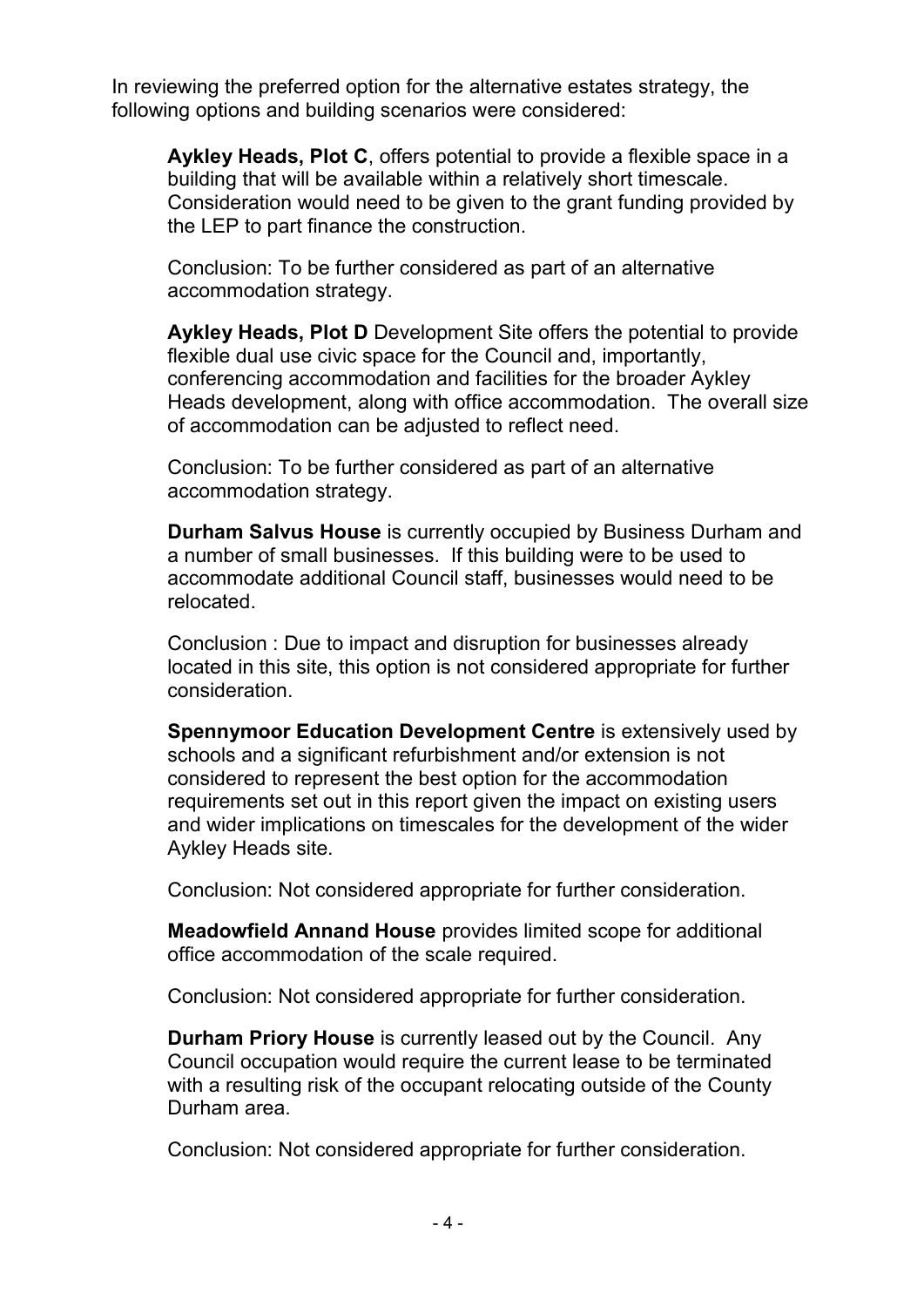Tanfield Lea Comeleon House has limited scope to provide additional office accommodation of the scale required.

Conclusion: Not considered appropriate for further consideration.

Stanley Front Street is a vacant building which significantly detracts from the Town Centre and future investment opportunities. Although refurbishment costs are higher than for other buildings, bringing the building back into use as office accommodation as part of this strategy will bring broader regeneration opportunities and outcomes.

Conclusion: To be further considered as part of an alternative accommodation strategy.

Taking account of the desired objectives, the preferred alternative accommodation strategy, as set out in the report consisted of occupation of the building currently under construction at Plot C, Aykley Heads, a new build civic centre incorporating a conferencing facility at Plot D, Aykley Heads and the refurbishment of the former Customer Access Point building at Front Street, Stanley, which were recommended for the following reasons:

- a) considers the estate as part of a broader plan for regeneration;
- b) provides flexibility for the Council's office accommodation;
- c) allows increased use of existing assets;
- d) provides the option for civic accommodation to be used as a conference facility for the wider Aykley Heads employment site, which will enhance marketing opportunities for the Aykley Heads site;
- e) overall, the revised estates strategy seeks to deliver against a range of objectives to meet a balanced outcome and ensure value for money.

The Cabinet also considered a separate, private report which included information considered to be exempt under paragraph 3 Schedule 12A of the Local Government Act 1972.

## Decision

The Cabinet:

(a) noted the work that has been undertaken to review the Council's current main office estate and office accommodation requirements, to reflect the needs of the business and the ways of working post Covid, and the business case underpinning the preferred alternative office accommodation strategy set out in the report;